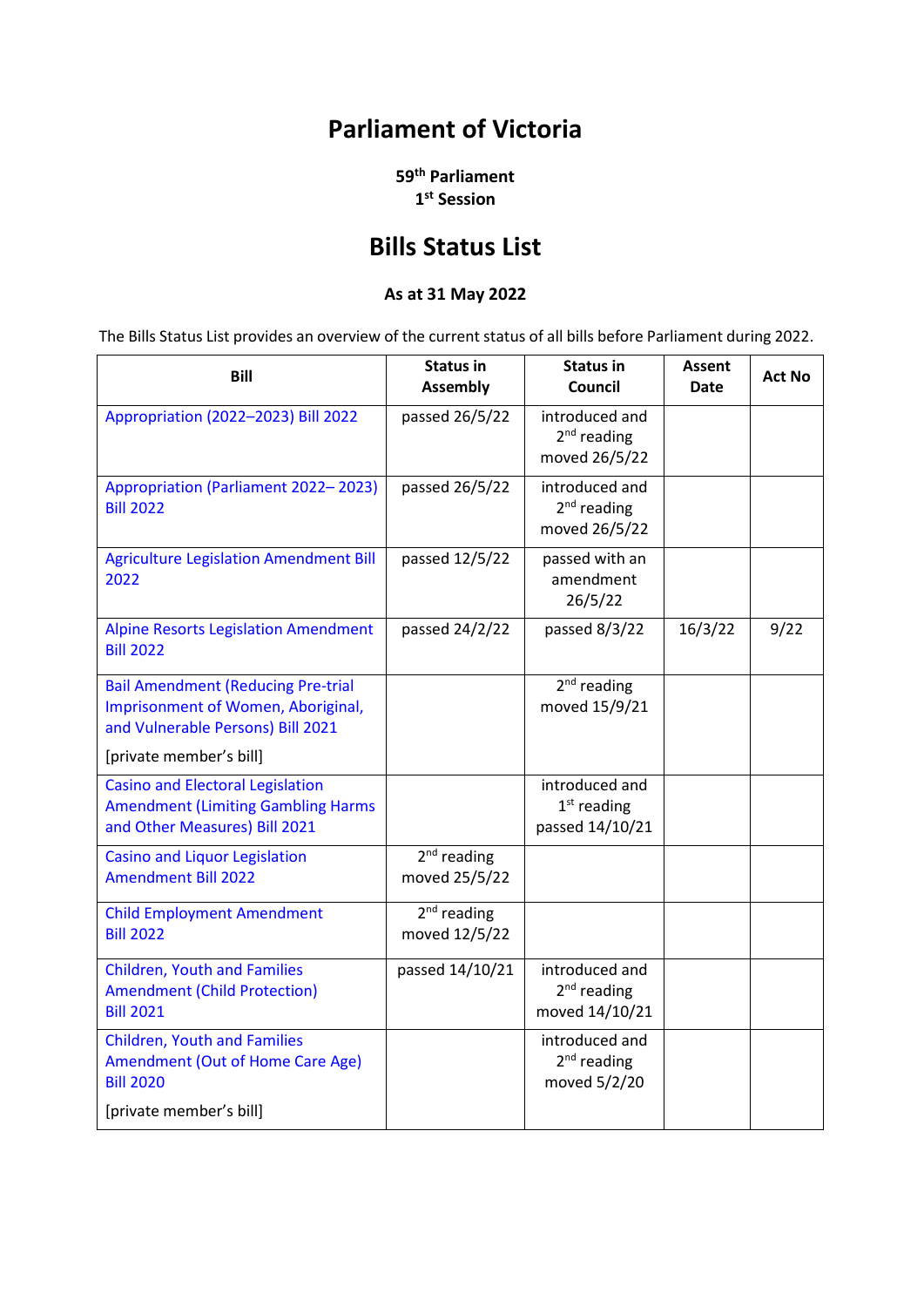| Children, Youth and Families (Raise the<br>Age) Amendment Bill 2021<br>[private member's bill]<br><b>Commercial Passenger Vehicle</b><br><b>Industry Amendment Bill 2019</b><br>[private member's bill]<br><b>Commercial Passenger Vehicle</b><br>Industry Amendment Bill 2021<br>[private member's bill]<br><b>Conservation, Forests and Lands</b><br><b>Amendment Bill 2022</b> | <b>Status in</b><br><b>Assembly</b> | <b>Status in</b><br>Council                        | Assent<br><b>Date</b> | <b>Act No</b> |
|-----------------------------------------------------------------------------------------------------------------------------------------------------------------------------------------------------------------------------------------------------------------------------------------------------------------------------------------------------------------------------------|-------------------------------------|----------------------------------------------------|-----------------------|---------------|
|                                                                                                                                                                                                                                                                                                                                                                                   |                                     | $2nd$ reading<br>moved 26/5/21                     |                       |               |
|                                                                                                                                                                                                                                                                                                                                                                                   |                                     |                                                    |                       |               |
|                                                                                                                                                                                                                                                                                                                                                                                   |                                     | $2nd$ reading<br>moved 30/10/19                    |                       |               |
|                                                                                                                                                                                                                                                                                                                                                                                   |                                     |                                                    |                       |               |
|                                                                                                                                                                                                                                                                                                                                                                                   |                                     | introduced and<br>$1st$ reading                    |                       |               |
|                                                                                                                                                                                                                                                                                                                                                                                   |                                     | passed 2/2/21                                      |                       |               |
|                                                                                                                                                                                                                                                                                                                                                                                   | passed 10/3/22                      | passed 24/3/22                                     | 5/4/22                | 14/22         |
| <b>Constitution Amendment (Praying) Bill</b><br>2022                                                                                                                                                                                                                                                                                                                              |                                     | introduced and<br>$1st$ reading                    |                       |               |
| [private member's bill]                                                                                                                                                                                                                                                                                                                                                           |                                     | passed 9/2/22                                      |                       |               |
| <b>Constitution Amendment (State of</b><br><b>Emergency and State of Disaster)</b><br><b>Bill 2021</b>                                                                                                                                                                                                                                                                            |                                     | $2nd$ reading<br>moved 27/10/21                    |                       |               |
| [private member's bill]                                                                                                                                                                                                                                                                                                                                                           |                                     |                                                    |                       |               |
| <b>Crimes Amendment (Abolition of</b><br><b>Blasphemy) Bill 2019</b>                                                                                                                                                                                                                                                                                                              |                                     | $2nd$ reading<br>moved 27/11/19                    |                       |               |
| [private member's bill]                                                                                                                                                                                                                                                                                                                                                           |                                     |                                                    |                       |               |
| <b>Crimes (Mental Impairment and</b><br>Unfitness to be Tried) Amendment Bill<br>2020                                                                                                                                                                                                                                                                                             | $2nd$ reading<br>moved 18/3/20      |                                                    |                       |               |
| <b>Domestic Animals Amendment</b><br>(Reuniting Pets and Other Matters) Bill<br>2021                                                                                                                                                                                                                                                                                              | passed 2/12/21                      | passed 24/2/22                                     | 1/3/22                | 3/22          |
| <b>Drugs and Criminal Procedure</b><br>Legislation Amendment (Diversion<br>Reform) Bill 2020                                                                                                                                                                                                                                                                                      |                                     | introduced and<br>$1st$ reading<br>passed 10/12/20 |                       |               |
| [private member's bill]                                                                                                                                                                                                                                                                                                                                                           |                                     |                                                    |                       |               |
| Drugs, Poisons and Controlled<br><b>Substances Amendment (Cannabis</b><br>Regulation) Bill 2019                                                                                                                                                                                                                                                                                   |                                     | introduced and<br>$1st$ reading<br>passed 5/2/19   |                       |               |
| [private member's bill]                                                                                                                                                                                                                                                                                                                                                           |                                     |                                                    |                       |               |
| <b>Drugs, Poisons and Controlled</b><br><b>Substances Amendment</b><br>(Decriminalisation of Possession and<br>Use of Drugs of Dependence)<br>[private member's bill]                                                                                                                                                                                                             |                                     | $2nd$ reading                                      |                       |               |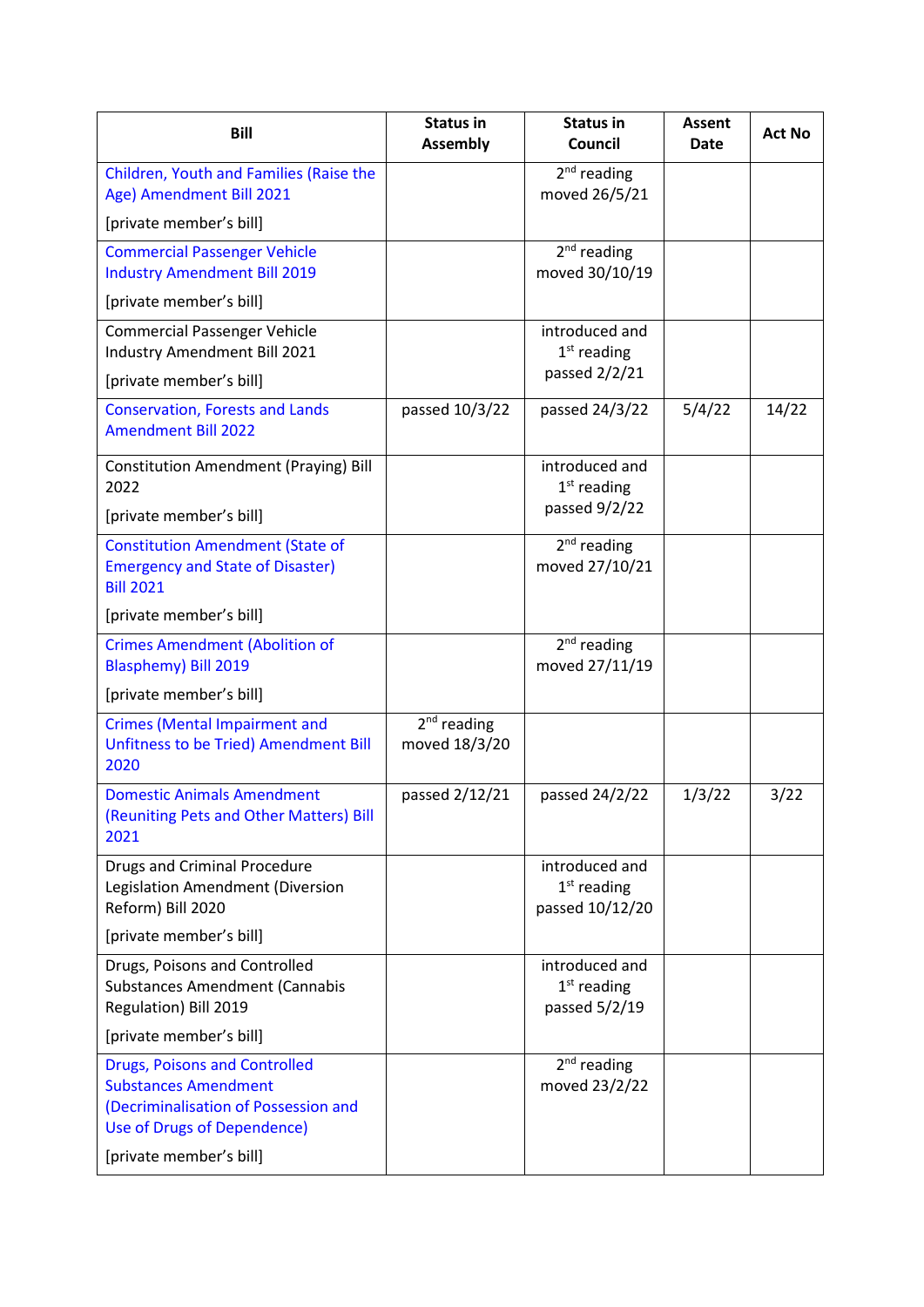| <b>Bill</b>                                                                                                                                    | Status in<br><b>Assembly</b>   | <b>Status in</b><br>Council                       | Assent<br><b>Date</b> | Act No |
|------------------------------------------------------------------------------------------------------------------------------------------------|--------------------------------|---------------------------------------------------|-----------------------|--------|
| <b>Drugs, Poisons and Controlled</b><br><b>Substances Amendment (Pill Testing</b><br><b>Pilot for Drug Harm Reduction)</b><br><b>Bill 2019</b> |                                | $2nd$ reading<br>moved 13/11/19                   |                       |        |
| [private member's bill]                                                                                                                        |                                |                                                   |                       |        |
| <b>Education and Training Reform</b><br>Amendment (School Employment) Bill<br>2020                                                             |                                | $2nd$ reading<br>moved 2/9/20                     |                       |        |
| [private member's bill]                                                                                                                        |                                |                                                   |                       |        |
| <b>Education Legislation Amendment</b><br>(Adult and Community Education and<br><b>Other Matters) Bill 2022</b>                                | $2nd$ reading<br>moved 25/5/22 |                                                   |                       |        |
| Electoral Act Amendment (Preference<br>Harvesting) Bill 2020                                                                                   |                                | introduced and<br>$1st$ reading                   |                       |        |
| [private member's bill]                                                                                                                        |                                | passed 26/11/20                                   |                       |        |
| <b>Emergency Powers Safeguards</b><br><b>Legislation Amendment Bill 2021</b>                                                                   |                                | $2nd$ reading<br>passed 9/6/21                    |                       |        |
| [private member's bill]                                                                                                                        |                                | to be considered<br>in Committee                  |                       |        |
| <b>Environment Protection Amendment</b><br>(Refund on Bottles and Cans) Bill 2019                                                              |                                | $2nd$ reading<br>moved 16/10/19                   |                       |        |
| [private member's bill]                                                                                                                        |                                |                                                   |                       |        |
| <b>Equal Opportunity Amendment</b><br>(Equality in Schools) Bill 2020                                                                          |                                | introduced and<br>$1st$ reading                   |                       |        |
| [private member's bill]                                                                                                                        |                                | passed 6/2/20                                     |                       |        |
| <b>Family Violence Reform</b><br><b>Implementation Monitor Amendment</b><br><b>Bill 2020</b>                                                   |                                | $2nd$ reading<br>moved 4/3/20                     |                       |        |
| [private member's bill]                                                                                                                        |                                |                                                   |                       |        |
| <b>Firefighters' Presumptive Rights</b><br><b>Compensation Legislation Amendment</b><br><b>Bill 2022</b>                                       |                                | $2nd$ reading<br>moved 25/5/22                    |                       |        |
| [private member's bill]                                                                                                                        |                                |                                                   |                       |        |
| Forests (Wood Pulp Agreement)<br>Repeal Bill 2021                                                                                              |                                | introduced and<br>$1st$ reading                   |                       |        |
| [private member's bill]                                                                                                                        |                                | passed 30/11/21                                   |                       |        |
| <b>Gambling and Liquor Legislation</b><br><b>Amendment Bill 2022</b>                                                                           | passed 24/3/22                 | introduced and<br>$2nd$ reading<br>moved 24/3/22  |                       |        |
| <b>Health Legislation Amendment</b><br>(Information Sharing) Bill 2021                                                                         | passed 14/10/21                | introduced and<br>$2nd$ reading<br>moved 14/10/21 |                       |        |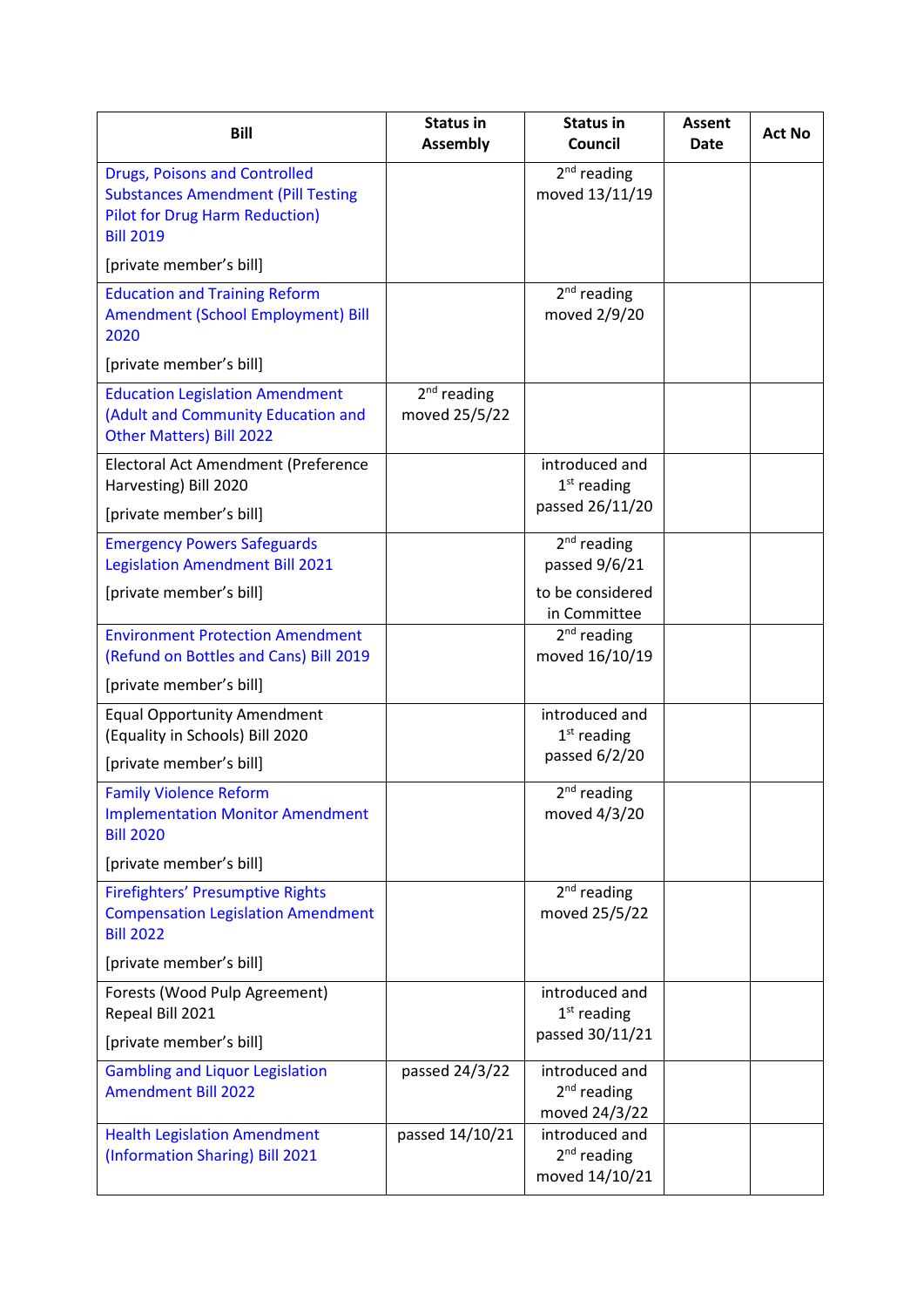| <b>Bill</b>                                                                                                | <b>Status in</b><br><b>Assembly</b>                              | <b>Status in</b><br>Council                        | Assent<br><b>Date</b> | <b>Act No</b> |
|------------------------------------------------------------------------------------------------------------|------------------------------------------------------------------|----------------------------------------------------|-----------------------|---------------|
| <b>Health Legislation Amendment</b><br>(Quality and Safety) Bill 2021                                      | passed 10/2/22                                                   | passed 24/2/22                                     | 1/3/22                | 4/22          |
| <b>Housing Amendment (Creating Jobs</b><br>and Homes) Bill 2020                                            |                                                                  | introduced and<br>$1st$ reading<br>passed 27/10/20 |                       |               |
| [private member's bill]                                                                                    |                                                                  |                                                    |                       |               |
| <b>Housing Amendment (Ending</b><br>Homelessness) Bill 2021                                                |                                                                  | introduced and<br>$1st$ reading                    |                       |               |
| [private member's bill]                                                                                    |                                                                  | passed 4/3/21                                      |                       |               |
| <b>Housing Legislation Amendment</b><br>(Public Housing Charter of Rights and<br>Ombudsman) Bill 2020      |                                                                  | introduced and<br>$1st$ reading<br>passed 2/6/20   |                       |               |
| [private member's bill]                                                                                    |                                                                  |                                                    |                       |               |
| Human Rights and Housing Legislation<br><b>Amendment (Ending Homelessness)</b><br><b>Bill 2022</b>         |                                                                  | $2nd$ reading<br>moved 9/3/22                      |                       |               |
| [private member's bill]                                                                                    |                                                                  |                                                    |                       |               |
| <b>Justice Legislation Amendment</b><br><b>Bill 2022</b>                                                   | passed 12/5/22                                                   | passed 24/5/22                                     | 31/5/22               | 20/22         |
| <b>Justice Legislation Amendment</b><br>(Criminal Procedure Disclosure and<br>Other Matters) Bill 2021     | passed 18/11/21<br>Council<br>amendments<br>agreed to<br>10/2/22 | passed with<br>amendments<br>8/2/22                | 15/2/22               | 1/22          |
| <b>Justice Legislation Amendment (Fines</b><br>Reform and Other Matters) Bill 2022                         | passed 24/3/22<br>Council<br>amendments<br>agreed to<br>11/5/22  | passed with<br>amendments<br>7/4/22                | 18/5/22               | 17/22         |
| <b>Justice Legislation Amendment (Trial</b><br>by Judge Alone and Other Matters) Bill<br>2022              | passed 10/3/22                                                   | passed 24/3/22                                     | 29/3/22               | 11/22         |
| <b>Livestock Management Amendment</b><br>(Animal Activism) Bill 2021                                       | passed 10/2/22                                                   | passed 22/3/22                                     | 29/3/22               | 12/22         |
| <b>Local Government Amendment (Rates</b><br>and Charges) Bill 2021                                         |                                                                  | $2nd$ reading<br>moved 13/10/21                    |                       |               |
| [private member's bill]                                                                                    |                                                                  |                                                    |                       |               |
| <b>Major Events Legislation Amendment</b><br>(Unauthorised Ticket Packages and<br>Other Matters) Bill 2021 | passed 2/12/21                                                   | passed 22/2/22                                     | 1/3/22                | 5/22          |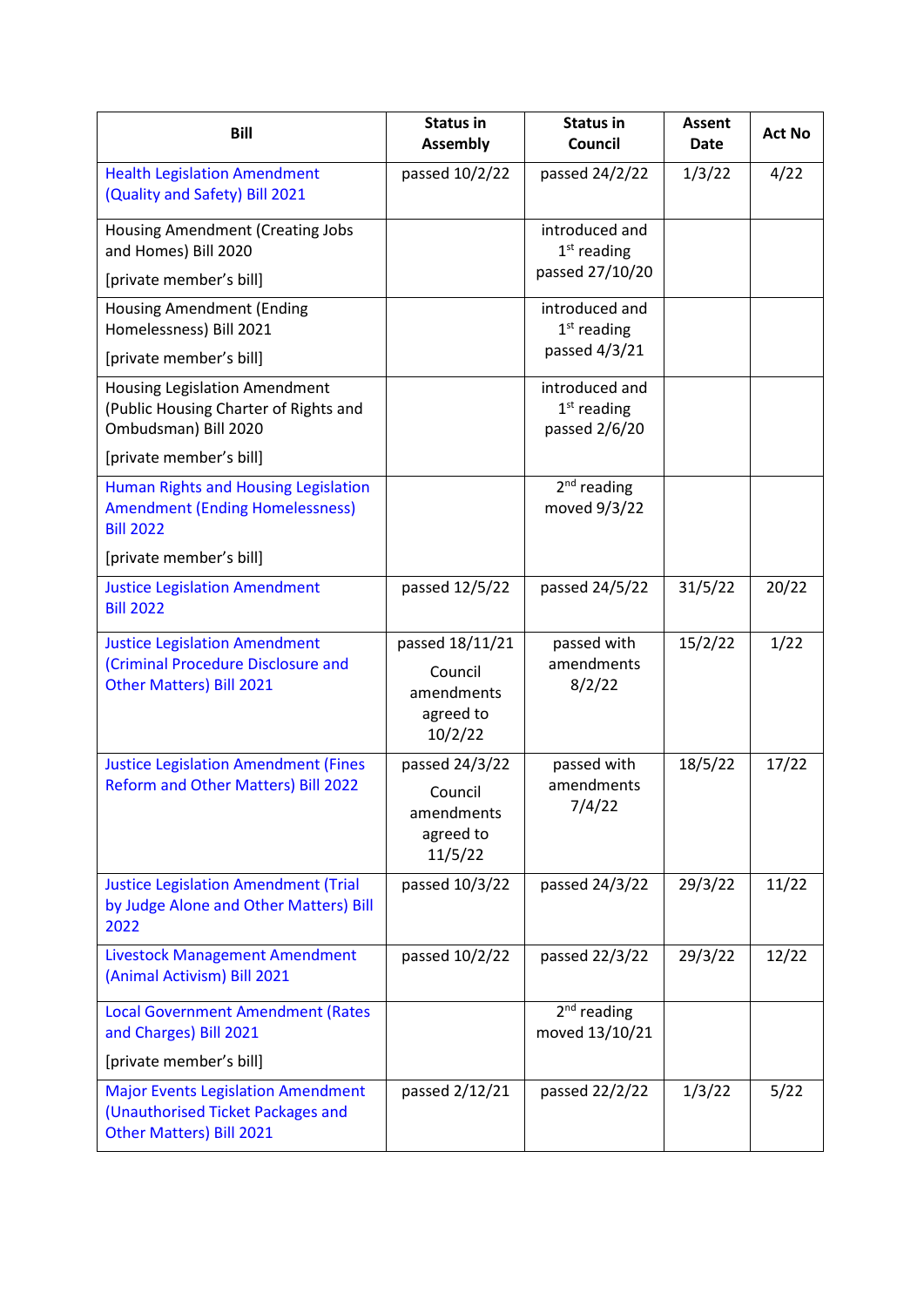| <b>Bill</b>                                                                                                                             | <b>Status in</b><br><b>Assembly</b>                             | <b>Status in</b><br>Council                      | Assent<br><b>Date</b> | <b>Act No</b> |
|-----------------------------------------------------------------------------------------------------------------------------------------|-----------------------------------------------------------------|--------------------------------------------------|-----------------------|---------------|
| Meat Industry Amendment (Rabbit<br>Farms) Bill 2021                                                                                     |                                                                 | introduced and<br>$1st$ reading                  |                       |               |
| [private member's bill]                                                                                                                 |                                                                 | passed 9/9/21                                    |                       |               |
| <b>Members of Parliament (Standards)</b><br><b>Amendment Bill 2021</b>                                                                  |                                                                 | $2nd$ reading<br>moved 4/8/21                    |                       |               |
| [private member's bill]                                                                                                                 |                                                                 |                                                  |                       |               |
| Offshore Petroleum and Greenhouse<br>Gas Storage Amendment (No New Oil<br>or Gas Activities) Bill 2022                                  |                                                                 | introduced and<br>$1st$ reading<br>passed 8/3/22 |                       |               |
| [private member's bill]                                                                                                                 |                                                                 |                                                  |                       |               |
| <b>Parliamentary Committees</b><br><b>Amendment (SARC Protection Against</b><br><b>Rights Curtailment by Urgent Bills) Bill</b><br>2020 |                                                                 | $2nd$ reading<br>moved 16/9/20                   |                       |               |
| [private member's bill]                                                                                                                 |                                                                 |                                                  |                       |               |
| <b>Public Administration Amendment</b><br>(Trial of a Four-Day Work Week)<br><b>Bill 2022</b>                                           |                                                                 | introduced and<br>$1st$ reading<br>passed 9/2/22 |                       |               |
| [private member's bill]                                                                                                                 |                                                                 |                                                  |                       |               |
| <b>Public Health and Wellbeing</b><br><b>Amendment Bill 2022</b>                                                                        | passed 24/2/22                                                  | passed 7/4/22                                    | 12/4/22               | 15/22         |
| <b>Puffing Billy Railway Bill 2022</b>                                                                                                  | passed 24/3/22<br>Council<br>amendments<br>agreed to 7/4/22     | passed with<br>amendments<br>5/4/22              | 12/4/22               | 16/22         |
| <b>Racial and Religious Tolerance</b><br><b>Amendment Bill 2019</b>                                                                     |                                                                 | $2nd$ reading<br>moved 28/8/19                   |                       |               |
| [private member's bill]                                                                                                                 |                                                                 |                                                  |                       |               |
| <b>Racing Amendment Bill 2021</b>                                                                                                       | passed 9/9/21                                                   | passed 8/2/22                                    | 15/2/22               | 2/22          |
| <b>Regulatory Legislation Amendment</b><br>(Reform) Bill 2021                                                                           | passed 10/2/22<br>Council<br>amendments<br>agreed to<br>22/3/22 | passed with<br>amendments<br>10/3/22             | 29/3/22               | 13/22         |
| <b>Residential Tenancies (COVID-19</b><br><b>Emergency Protections) Amendment</b><br><b>Bill 2021</b>                                   |                                                                 | introduced and<br>$1st$ reading<br>passed 7/9/21 |                       |               |
| [private member's bill]                                                                                                                 |                                                                 |                                                  |                       |               |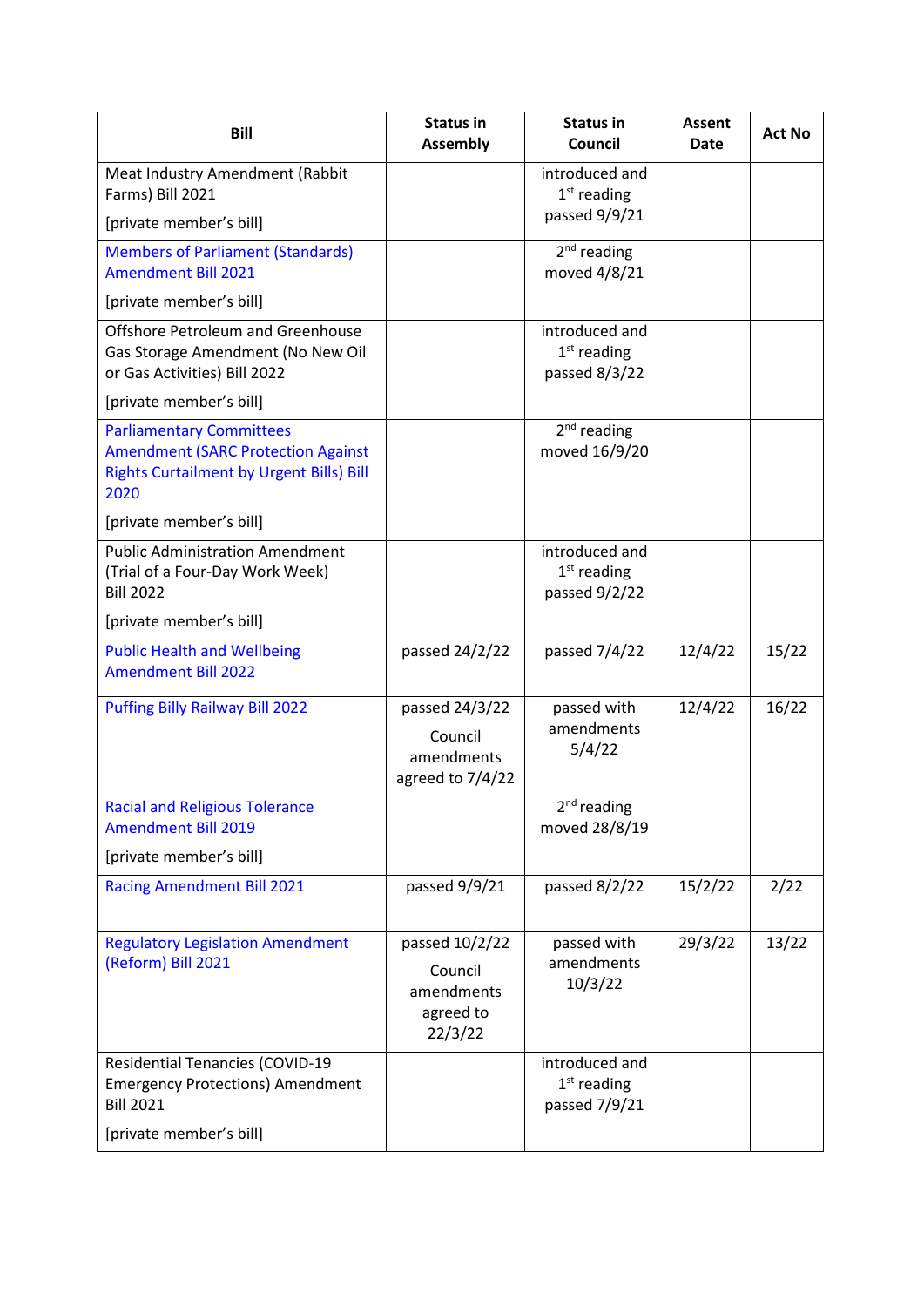| <b>Bill</b>                                                                                         | <b>Status in</b><br><b>Assembly</b>                             | <b>Status in</b><br>Council                                | <b>Assent</b><br><b>Date</b> | <b>Act No</b> |
|-----------------------------------------------------------------------------------------------------|-----------------------------------------------------------------|------------------------------------------------------------|------------------------------|---------------|
| <b>Road Safety Legislation Amendment</b><br><b>Bill 2022</b>                                        | passed 7/4/22                                                   | passed 12/5/22                                             | 24/5/22                      | 18/22         |
| <b>Road Safety Amendment (Hoon</b><br>Events) Bill 2021                                             |                                                                 | $2nd$ reading<br>moved 23/2/22                             |                              |               |
| [private member's bill]                                                                             |                                                                 |                                                            |                              |               |
| <b>Road Safety Amendment (Medicinal</b><br>Cannabis) Bill 2019                                      |                                                                 | $2nd$ reading<br>moved 16/10/19                            |                              |               |
| [private member's bill]                                                                             |                                                                 |                                                            |                              |               |
| Road Safety Road Rules 2017<br>(Overtaking Bicycles) Bill 2020                                      |                                                                 | introduced and<br>$1st$ reading                            |                              |               |
| [private member's bill]                                                                             |                                                                 | passed 23/4/20                                             |                              |               |
| Service Victoria Amendment Bill 2021                                                                | passed 2/12/21                                                  | passed 22/2/22                                             | 1/3/22                       | 6/22          |
| <b>Sex Work Decriminalisation Bill 2021</b>                                                         | passed 28/10/21<br>Council<br>amendment<br>agreed to<br>22/2/22 | passed with an<br>amendment<br>10/2/22                     | 1/3/22                       | 7/22          |
| <b>Spent Convictions Bill 2019</b>                                                                  |                                                                 | $2nd$ reading                                              |                              |               |
| [private member's bill]                                                                             |                                                                 | moved 6/2/19                                               |                              |               |
| <b>State Taxation Acts Amendment</b><br>(Redress Scheme) Bill 2020                                  |                                                                 | introduced and<br>$1st$ reading                            |                              |               |
| [private member's bill]                                                                             |                                                                 | passed 18/8/20                                             |                              |               |
| <b>State Taxation and Treasury Legislation</b><br><b>Amendment Bill 2022</b>                        | passed 26/5/22                                                  | introduced and<br>2 <sup>nd</sup> reading<br>moved 26/5/22 |                              |               |
| <b>Statute Law Revision Bill 2018</b>                                                               |                                                                 | $2nd$ reading<br>moved 21/2/19                             |                              |               |
| <b>Summary Offences Amendment</b><br>(Move-on Laws) Bill 2019                                       |                                                                 | $2nd$ reading<br>moved 19/2/20                             |                              |               |
| [private member's bill]                                                                             |                                                                 |                                                            |                              |               |
| <b>Summary Offences Amendment (Nazi</b><br><b>Symbol Prohibition) Bill 2022</b>                     | $2nd$ reading<br>moved 12/5/22                                  |                                                            |                              |               |
| <b>Sustainable Forests Timber</b><br><b>Amendment (Timber Harvesting Safety</b><br>Zones) Bill 2022 | $2nd$ reading<br>moved 25/5/22                                  |                                                            |                              |               |
| <b>Transport Legislation Amendment</b><br>(Port Reforms and Other Matters)<br><b>Bill 2022</b>      | passed 7/4/22                                                   | passed 12/5/22                                             | 24/5/22                      | 19/22         |